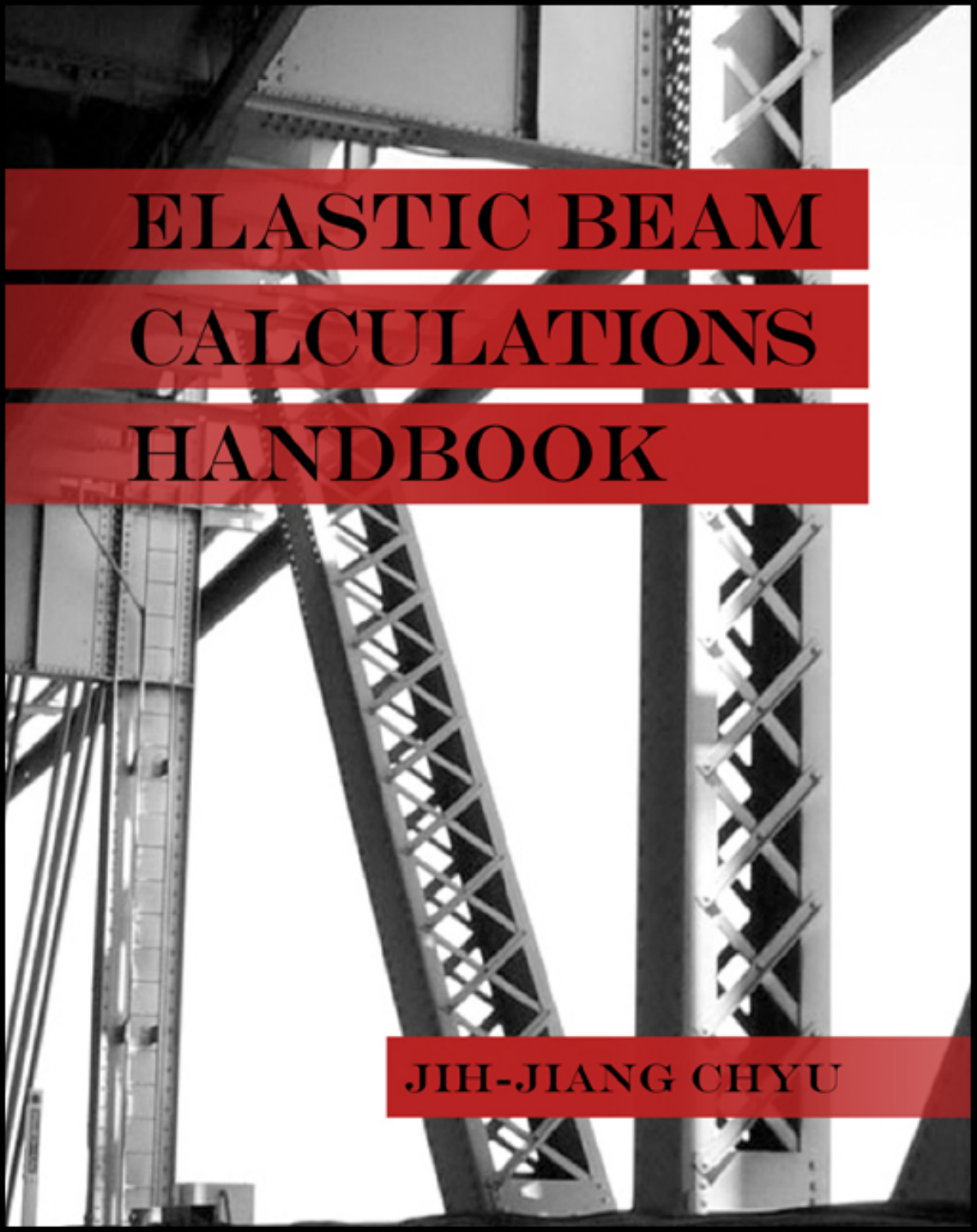# **4**

## **BEAMS ON ELASTIC FOUNDATIONS**

### **4.1. BEAMS OF INFINITE LENGTH**

#### **4.1.1. A Concentrated Force on the Beam**

A concentrated force of magnitude *P* acts on an elastic beam on elastic foundations of infinite length, with elastic modulus *k*. **Sample The STEP CONSTRENT CONCERNS OF INFINITE LENGTH**<br> **Sample Concentrated Force on the Beam**<br>
ated force of magnitude *P* acts on an elastic beam on elast<br>
length, with elastic modulus *k*.<br>
flection is given by<br>  $Y = CG$ 

The deflection is given by

$$
Y = CG[\cos by + \sin bx] \tag{4.1}
$$

where  $C = P/(8b^3I)$  is a constant and

$$
G = \exp(-bx) \tag{4.2}
$$

$$
b = \left(\frac{k}{4J}\right)^{1/4} \tag{4.3}
$$

$$
J = EI_z \tag{4.4}
$$

with  $E =$  Young's modulus and  $I_z$  = moment of inertia of the beam of constant cross section with respect to the horizontal principal axis *z*.

We want to see the effects of varying *b* on the deflection. Therefore, we treat *Y* as a function of *b* only while holding all other entities as constants. Thus, we take the first partial derivative of *Y*, denoted by *Y*′ purely for convenience, with respect to *b* and obtain

$$
Y' = -2CGx \sin bx + A \tag{4.5}
$$

where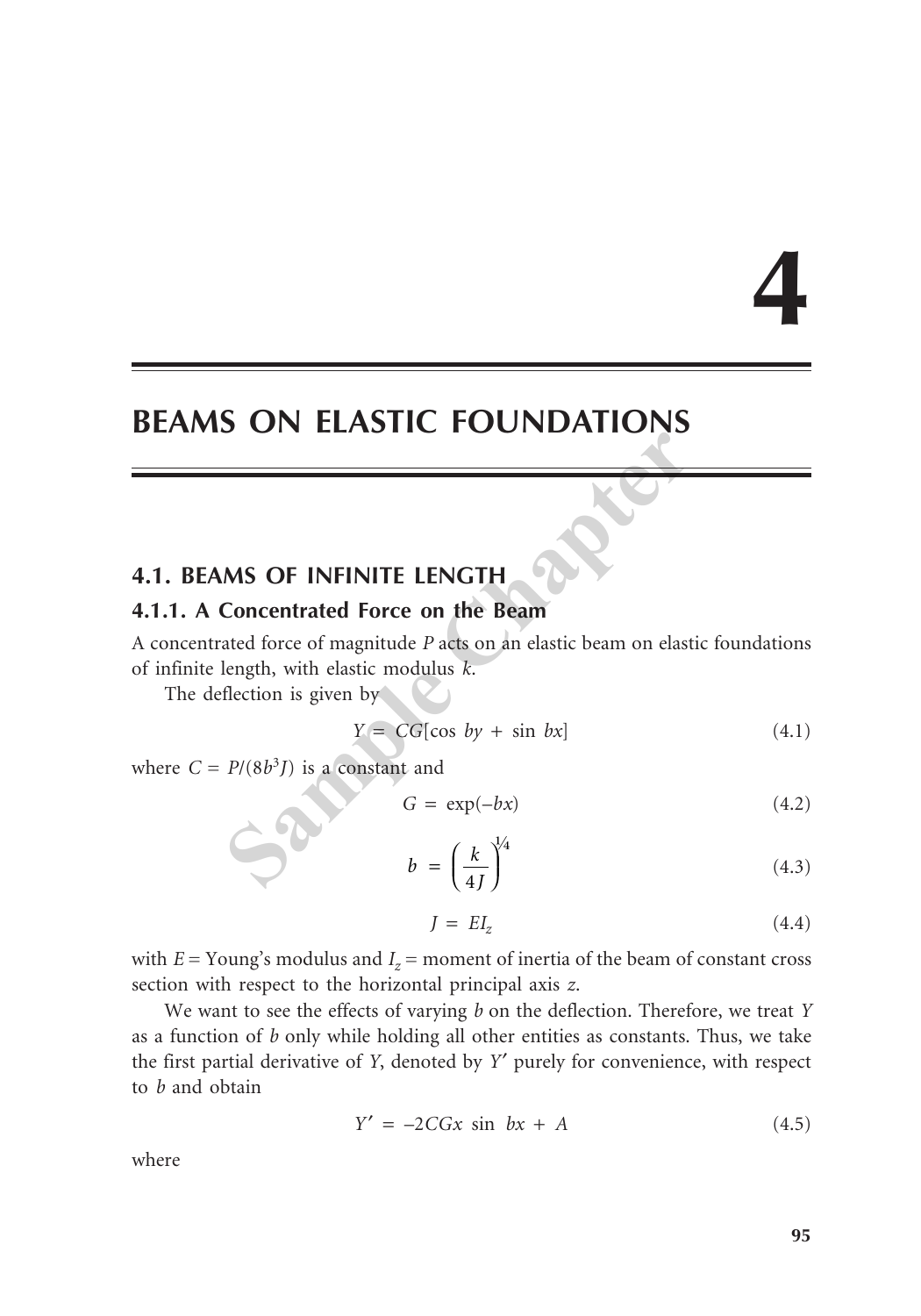$$
A = -3Pb^{-4}G \frac{\cos bx + \sin bx}{8J} \tag{4.6}
$$

Note that from Expressions (4.5) and (4.6) above

$$
\sin bx > 0 \quad \text{and} \quad \cos bx > 0 \tag{4.7}
$$

together constitute a set of sufficient conditions for *Y* ′ < 0. This means that for a fixed *x* and for the values of *b* taken from the domain of definition satisfying (4.7), we have *Y* as a decreasing function of *b*. By the same token, the simultaneous satisfaction of

$$
\sin bx < 0 \quad \text{and} \quad \cos bx < 0 \tag{4.7A}
$$

constitutes a set of sufficient conditions for  $Y' > 0$ . Remarks similar to those made regarding *Y* as a decreasing function of *b* above can be made concerning *Y* as an increasing function of *b*.

We observe from the expressions for *Y* and *Y* ′ that both of them contain *G* and are proportional to *G*. Regarding *Y*, it is proportional to two additional factors, namely *C* and *f*, where *f* stands for (sin  $bx + \cos bx$ ), to which we will refer frequently below. set of sufficient conditions for  $Y' > 0$ . Remarks similar to<br>s a decreasing function of *b* above can be made concern<br>action of *b*.<br>we from the expressions for *Y* and *Y'* that both of them co<br>nal to *G*. Regarding *Y*,

Now, can we say something about the sign of *Y* and the possibility of *Y* being zero?

- $\blacklozenge$  *Y* = 0 when *f* = 0, which means tan *bx* = 1, or equivalently *bx* = 3 $\pi$ /4 +  $n\pi$ .
- $\blacktriangleright$  *Y* < 0 or *Y* > 0 when *f* < 0 or *f* > 0 respectively, which means tan *bx* < 0 or *bx* > 0 respectively. Thus, *f* is an indicator regarding *Y* being positive or negative.

It is interesting to view *Y* from a rather unusual perspective, namely from looking for an upper bound for *Y* regardless of the actual *b, x* values. Hence, consider *f* as a function of *b*. The function *f* has a maximum value of  $2^{1/2}$  when tan  $bx = 1$ . Thus, *Y* has an upper bound  $2^{1/2}CG$ . Therefore, *f* serves not only as an indicator mentioned above, but also as a scale for an upper bound for *Y*.

Let us examine the behavior of *CG* as a function of *b* only. We see that *CG*, as a decreasing function of *b*, has an upper bound *C* because *G* < 1 except when *bx*  $= 0$ , in which case  $G = 1$ . For *C* to be meaningful practically, *b* should be nonzero. We can see that both  $2^{1/2}C$  and  $2^{1/2}CG$  can serve as upper bounds for *Y*, but *CG* is a more precise upper bound for all nonzero  $x$  values. Of course, for  $x = 0$ , we have  $CG = C$ .

Expression (4.5) can be rewritten as

$$
Y' = \frac{-PGN}{2k} \tag{4.8}
$$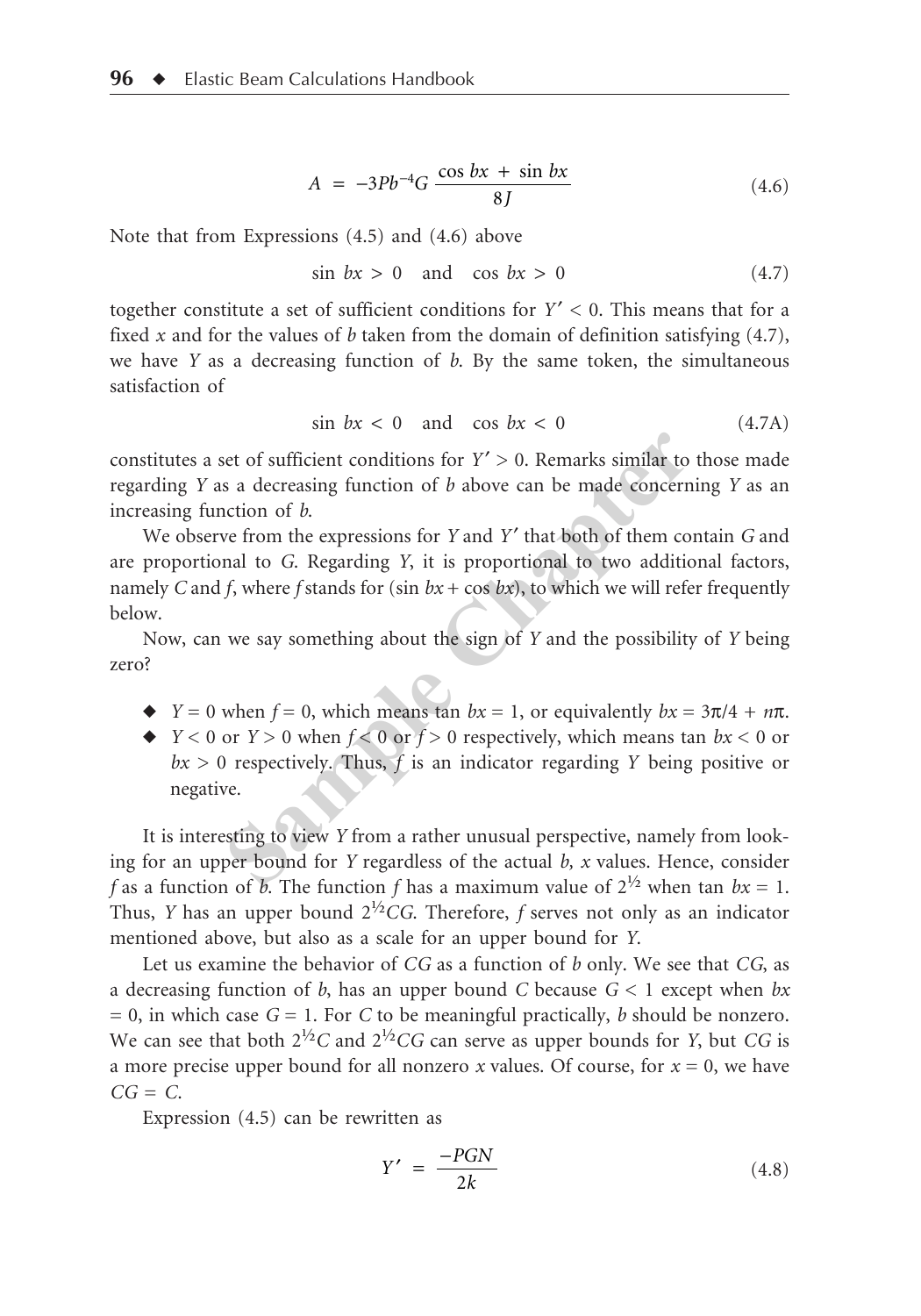where

$$
N = (2bx + 3) \sin bx + 3\cos bx \tag{4.9}
$$

Note that from (4.8),  $Y' = 0$  when  $G = 0$  or  $N = 0$ . The former means that *bx* is approaching infinity, and for finite *b* in usual cases of practical applications this implies that the point of interest is at infinity where  $Y = 0$  regardless of *b*, as can be seen from the expression for *Y*. This leads to

$$
\tan bx = \frac{-3}{3 + 2bx} \tag{4.10}
$$

which corresponds to  $N = 0$  mentioned above and which covers two cases:

- $\blacklozenge$  *Y* has a minimum value when cos  $bx > 0$ , with (4.10) satisfied.
- $\blacklozenge$  *Y* has a maximum value when cos  $bx < 0$ , with (4.10) holding true.

From (4.8), we see that *N* determines the sign of  $Y$ ': $Y' > 0$  when  $N < 0$  and vice versa. Thus, from (4.9), we have  $Y' < 0$  when as a minimum value when cos  $bx > 0$ , with (4.10) satisfies<br>as a maximum value when cos  $bx < 0$ , with (4.10) holdi<br>4.8), we see that *N* determines the sign of  $Y':Y' > 0$  when<br>i, from (4.9), we have  $Y' < 0$  when<br>tan  $bx > \frac{-3}{3$ 

$$
\tan bx > \frac{-3}{3 + 2bx} \tag{4.11}
$$

which specifies the condition for a decreasing Y.

 $Y' > 0$  when

$$
\tan bx < \frac{-3}{3 + 2bx} \tag{4.12}
$$

which describes the condition for an increasing *Y*.

Next, let us consider Expression (4.13) for the bending moment as a function of *b* only:

$$
M = -PG \frac{\sin bx - \cos bx}{4b} \tag{4.13}
$$

Looking at (4.13), we see that  $M < 0$ , = 0, or > 0 when  $g < 0$ , = 0, or > 0 respectively, meaning when tan  $bx < 0$ , = 0, or > 0 respectively.

We have

$$
M' = \frac{PGD}{4} \tag{4.14}
$$

where

$$
D = (ag - f) \tag{4.15}
$$

with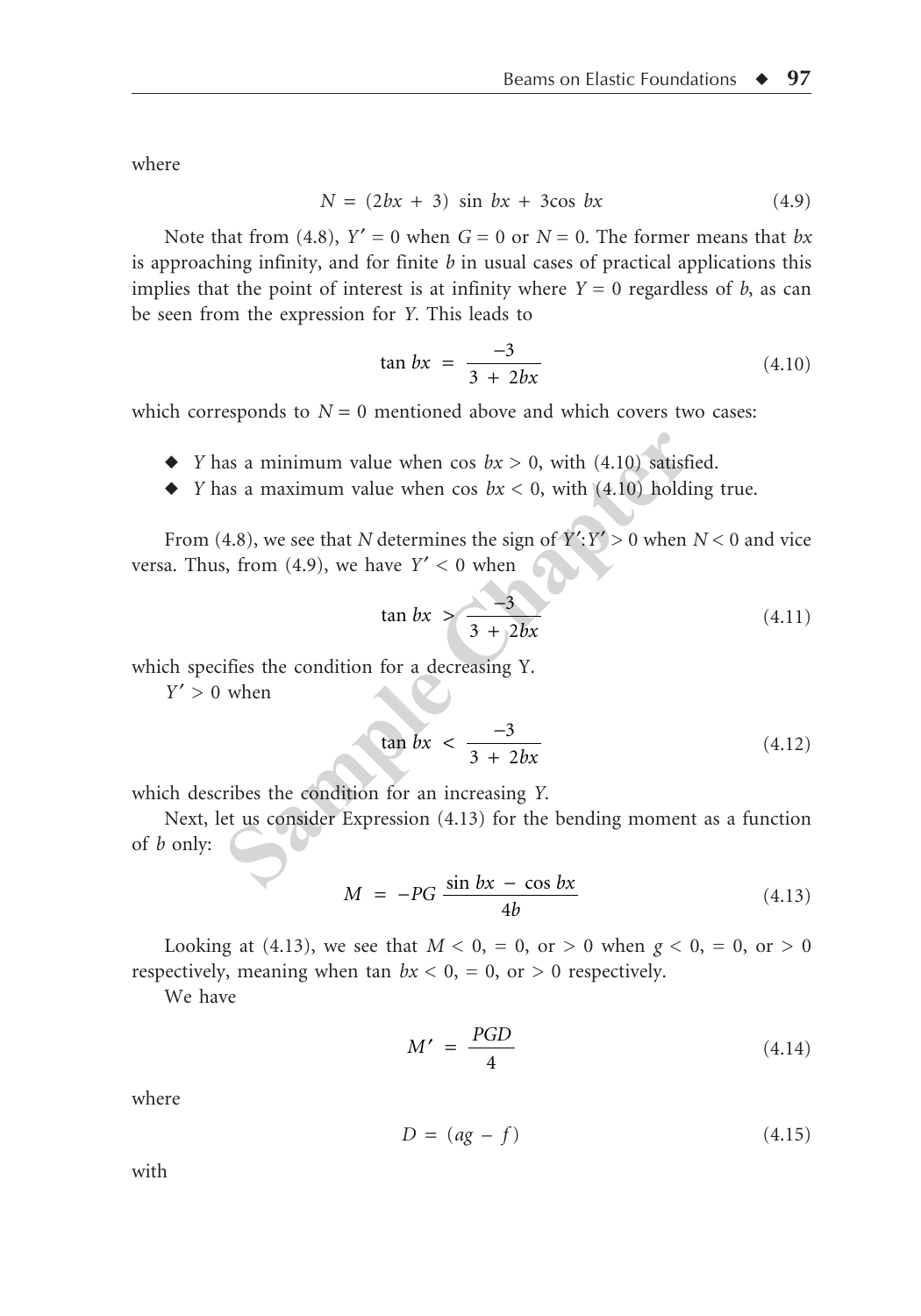$$
a = \frac{bx + 1}{b^2} \tag{4.16}
$$

$$
f = \cos bx + \sin bx \tag{4.17}
$$

$$
g = \sin bx - \cos bx \tag{4.18}
$$

Now

$$
D = (a - 1) \sin bx - (a + 1) \cos bx \tag{4.19}
$$

and we see that *D* determines not only the sign of *M*′, but also the magnitude of *M*'. Moreover,  $M' = 0$  when  $D = 0$ , and this happens when  $(a - 1)$  sin  $bx = (a + b)$ 1) cos *bx*, meaning

$$
\tan bx = \frac{a+1}{a-1} = \frac{(1+bx)+b^2}{1+bx-b^2} \tag{4.20}
$$

Even if  $a = 1$ , meaning  $b = [x + (x^2 + 4)^{1/2}]/2$ , we have cot  $bx = 0$ , implying bx  $= \pi/2 + n\pi$ . Therefore, (4.20) is valid for all possible values of the entity *a*.

Note that the fractional function in *b* on the right-hand side of (4.20) is an increasing function of *b*. Of course, tan *bx* itself also is an increasing function of the variable *b* in the regions defined. tan  $bx = \frac{a+1}{a-1} = \frac{(1+bx)+b^2}{1+bx-b^2}$ <br>
= 1, meaning  $b = [x + (x^2 + 4)^{1/2}]/2$ , we have cot  $bx = 0$ ,<br>
Therefore, (4.20) is valid for all possible values of the en<br>
the fractional function in b on the right-hand side of<br>
ction

Note that  $M' > 0$  when  $D > 0$  and that  $M' < 0$  when  $D < 0$ . Thus, M is an increasing function of *b* when  $D > 0$  and vice versa.

#### **4.1.2. Uniform Load on the Beam**

Here the deflection is given as

$$
Y = w \frac{2 - \exp(-bn) \cos bn - \exp(-bm) \cos bm}{2k}
$$
 (4.21)

where *w* is the uniform load intensity, and *m* and *n* are the beginning and end locations of the load along the beam. Again, we take *Y* as a function of *b* only, holding all the other entities as constants. We will use *Y* ′ to denote the first partial derivative of *Y* with respect to *b* for convenience and simplicity. Thus,

$$
Y' = w \frac{A + B}{2k} \tag{4.22}
$$

where

$$
A = m \exp(-bm) \left[ \cos bm + \sin bm \right]
$$
 (4.23)

$$
B = n \exp(-bn) \left[ \cos bn + \sin bn \right] \tag{4.24}
$$

and *k* is treated as a constant even though *k* is involved in the definition of *b*. We will come back to this point later.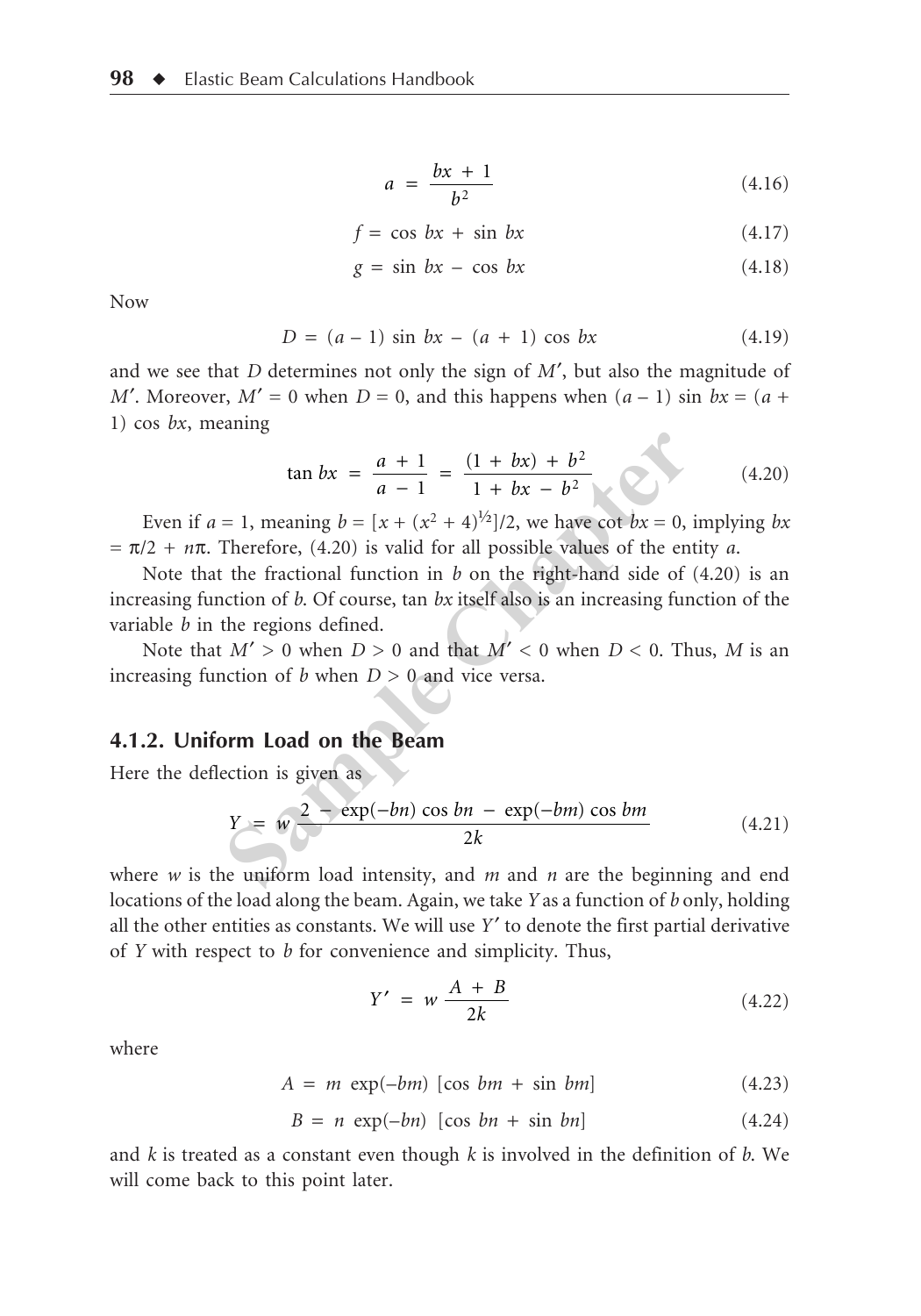For now, let us note that a sufficient condition for  $Y' > 0$  is the simultaneous satisfaction of the two conditions  $A > 0$  and  $B > 0$ . This means

$$
\cos bm + \sin bm > 0 \tag{4.25}
$$

and

$$
\cos bn + \sin bn > 0 \tag{4.26}
$$

at the same time. Expressions (4.25) and (4.26) can be rewritten as

$$
\tan \,bm \nu \, > -1 \tag{4.25A}
$$

$$
\tan \, bn > -1 \tag{4.26A}
$$

respectively.

Similarly, a sufficient condition for  $Y' < 0$  is the simultaneous satisfaction of both  $A < 0$  and  $B < 0$ , meaning

$$
\tan bm < -1 \tag{4.27}
$$

and

$$
\tan \, bn < -1 \tag{4.28}
$$

at the same time.

Of course, a sufficient condition for  $Y' = 0$  is to have

$$
A = B = 0 \tag{4.29}
$$

leading to

$$
\tan b m = \tan b n = -1
$$
 (4.30)

The last formula may look odd, but it is a perfectly legitimate statement by noting the following fact: tan  $u = \tan v$  does not necessarily imply  $u = v$ . We know that *bm* is not equal to *bn*, but it is perfectly alright to have (4.30) in view of the point just made above. Figure 1.<br>
1.<br>
1. Solution to the simultaneous<br>
1. Solution to the simultaneous<br>
1. Solution to the condition for  $Y' = 0$  is to have<br>
1.<br>
1. Solution to the condition for  $Y' = 0$  is to have<br>
1. Solution to the condition f

It was mentioned above that we would come back to the discussion of treating *k* as a constant while using *b* as the parameter in our study. What this really means is that, in this context, *b* is a function of *J* only. Note that *db/dJ* < 0 from the definition of *b* given earlier in the last section. Thus,

$$
[Y, J] > 0 \text{ if } [Y, b] < 0 \tag{4.31}
$$

and conversely.

Also,

$$
[Y, J] < 0 \text{ if } [Y, b] > 0 \tag{4.32}
$$

and conversely.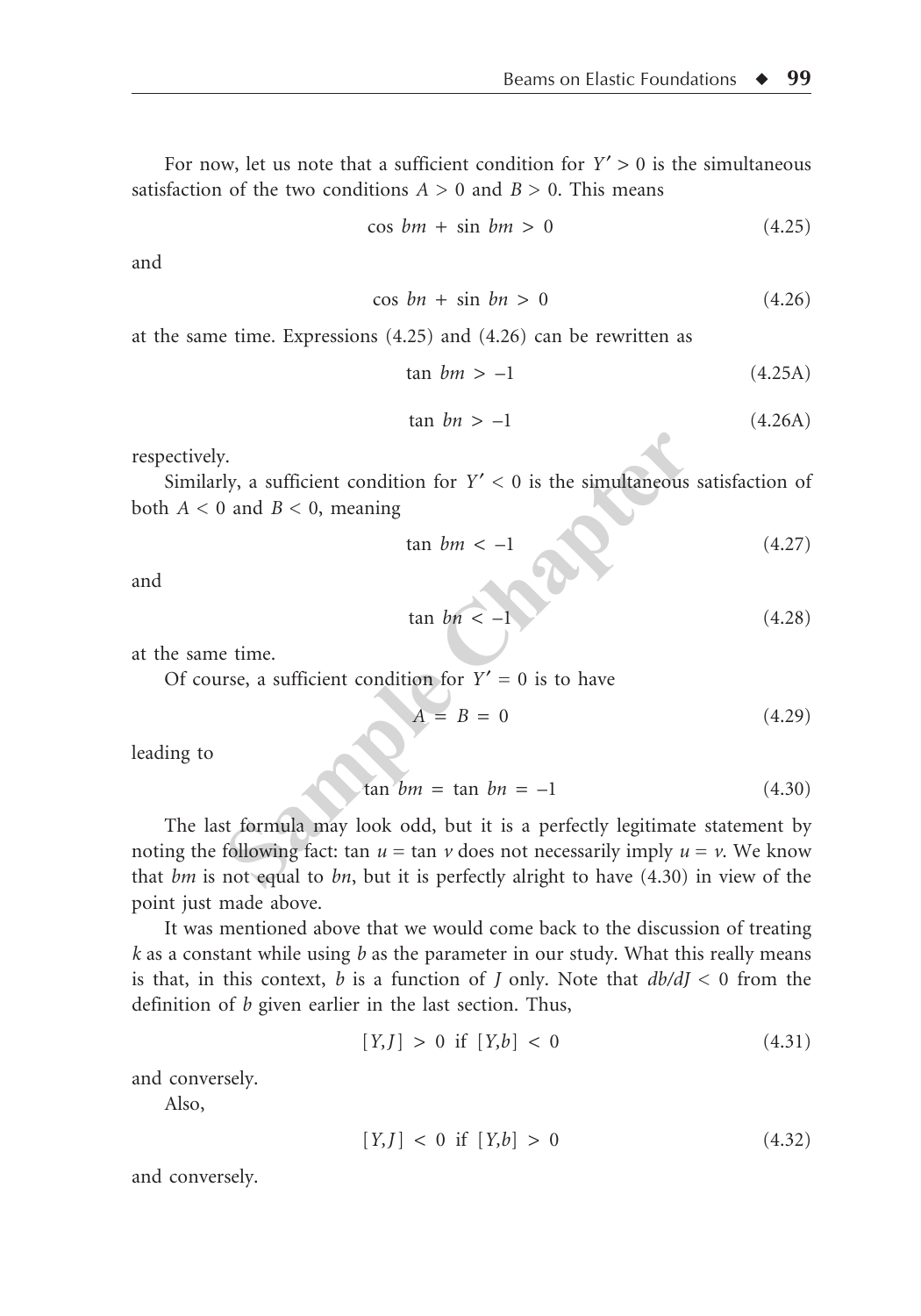Note that in the above and in the future, [*Y,u*] is used to denote the first partial derivative of *Y* with respect to *u* for convenience. Also, we have been using ordinary derivative notations all along when we mention ahead of time that we are dealing with only one variable in that particular discourse.

Enough for the remarks so far. Let us look at things from another point of view. If we start with  $b^4 = k/(4J)$ , taking *J* as a constant and *k* as a function of *b*, then

$$
[Y,k] > 0 \text{ if } [Y,b] > 0 \tag{4.33}
$$

and conversely.

Also we have

$$
[Y,k] < 0 \text{ if } [Y,b] < 0 \tag{4.34}
$$

and conversely.

An important special case is when  $m = n = mL/2$ . Here

$$
Y = w \frac{1 - \exp\left(-\frac{bL}{2}\right)\cos\left(\frac{bL}{2}\right)}{k}
$$
 (4.35)

Thus,

$$
[1, m] \leftarrow 0 \text{ in } [1, b]
$$
\n
$$
\text{at } \text{at } \text{special case is when } m = n = mL/2. \text{ Here}
$$
\n
$$
Y = w \frac{1 - \exp\left(-\frac{bL}{2}\right)\cos\left(\frac{bL}{2}\right)}{k}
$$
\n
$$
[Y, b] = \left(\frac{w}{k}\right) \left\{ L \exp\left(-\frac{bL}{2}\right) \left[\cos\left(\frac{bL}{2}\right) + \sin\left(\frac{bL}{2}\right) \right] \right\} \qquad (4.36)
$$
\n
$$
\text{from } (4.36) \text{ that } [Y, b] > 0 \text{ when}
$$
\n
$$
\cos\left(\frac{bL}{2}\right) + \sin\left(\frac{bL}{2}\right) > 0 \qquad (4.37)
$$

We see from  $(4.36)$  that  $[Y,b] > 0$  when

$$
\cos\left(\frac{bL}{2}\right) + \sin\left(\frac{bL}{2}\right) > 0 \tag{4.37}
$$

or

$$
\tan\left(\frac{bL}{2}\right) > -1 \tag{4.37A}
$$

Similarly, we have  $[Y,b] < 0$  when

$$
\cos\left(\frac{bL}{2}\right) + \sin\left(\frac{bL}{2}\right) < 0 \tag{4.38}
$$

or

$$
\tan\left(\frac{bL}{2}\right) < -1\tag{4.38A}
$$

Naturally, we have  $[Y,b] = 0$  when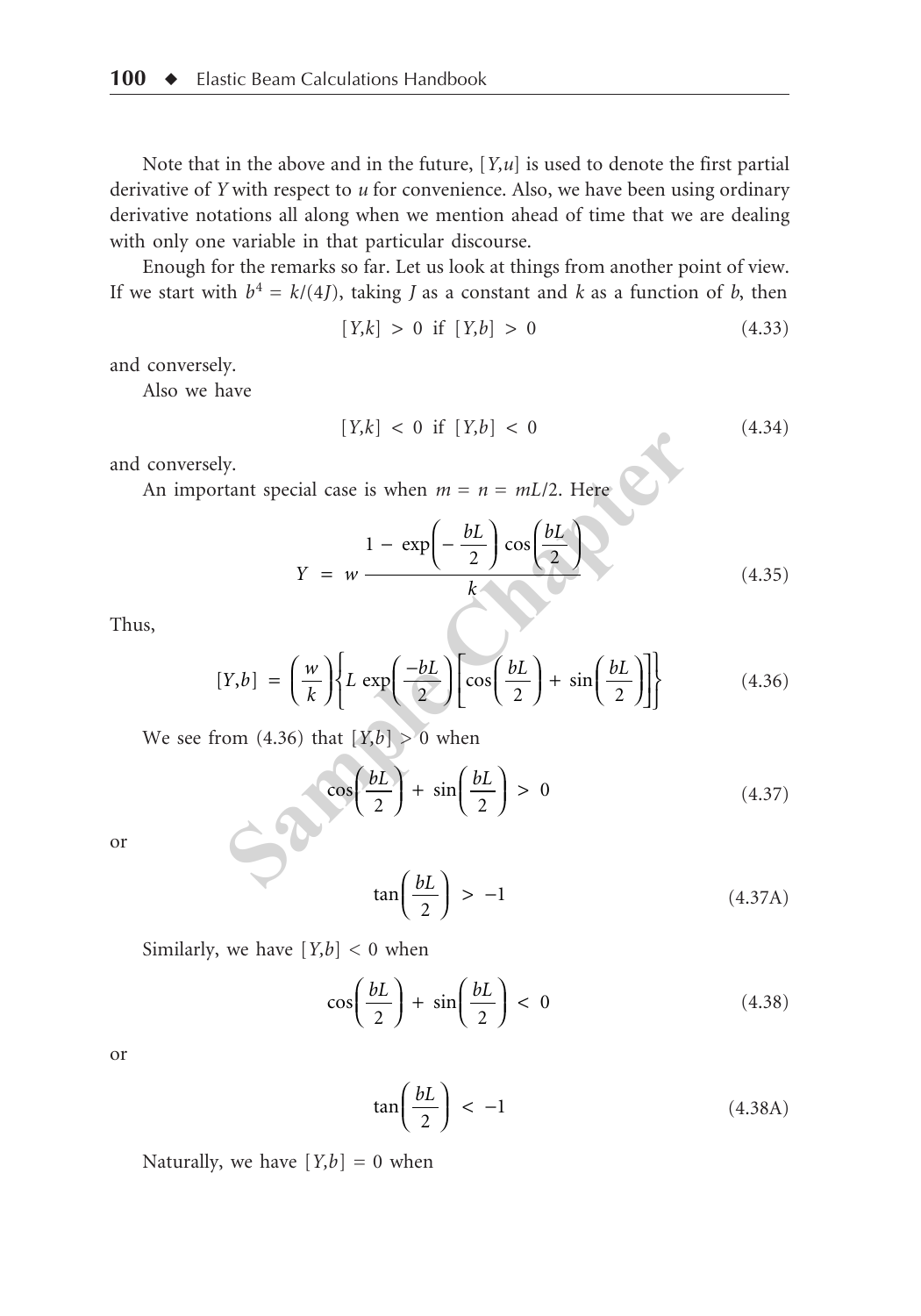$$
\cos\left(\frac{bL}{2}\right) + \sin\left(\frac{bL}{2}\right) = 0\tag{4.39}
$$

That is, when

$$
\tan\left(\frac{bL}{2}\right) = -1\tag{4.39A}
$$

Let us check *Y''*. After some mathematical operations, we obtain

$$
Y'' = \frac{-wL^2 \exp\left(\frac{-bL}{2}\right) \sin\left(\frac{bL}{2}\right)}{k} \tag{4.40}
$$

We evaluate  $sin(bL/2)$  at the *bL*/2 value that satisfies (4.39A) for  $bL/2 = 3\pi/4$ +*n*π to reach the result

$$
\sin\left(\frac{bL}{2}\right) > 0 \tag{4.41}
$$

and note  $exp(-bL/2) > 0$  along with *w*, *L*, and *k* being all positive to conclude from (4.40) that *Y* ″ < 0. Therefore, *Y* has a maximum here. We know that there are many values of *bL*/2 that satisfy (4.39A). As a result, there are just as many values of *b* that yield the same maximum value of *Y* for a given *L*. The problem can be viewed from other perspectives with individual interpretations reached. For example, we can take *k*<br>
luate  $\sin(bL/2)$  at the  $bL/2$  value that satisfies (4.39A) for<br>
ch the result<br>  $\sin\left(\frac{bL}{2}\right) > 0$ <br>
cp( $-bL/2$ ) > 0 along with *w*, *L*, and *k* being all positive to<br>  $Y'' < 0$ . Therefore, *Y* has a maximum here. We kn

$$
\left(\frac{bL}{2}\right) = \frac{7\pi}{4} + n\pi \tag{4.42}
$$

and obtain

$$
\sin\left(\frac{bL}{2}\right) < 0\tag{4.43}
$$

while still satisfying (4.39A), thereby reaching the conclusion that we have

$$
Y'' > 0 \tag{4.44}
$$

which means that *Y* has a minimum here.

Let us consider the possibility of *Y* being negative or zero. We note that exp(–*bL*/  $2$ ) > 1 except when  $b = 0$ , in which case  $\exp(-bL/2) = 1$ . Immediately we see that when  $b = 0$ , both  $\exp(-bL/2) = 1$  and  $\cos(bL/2) = 1$  hold. Substituting these values into the expression for *Y*, we obtain *Y* = 0. But in actual situations, *b* = 0 is not likely to happen. By observation of (4.35), we know that *Y* is nonnegative. Also, we can reach the same conclusion by applying the result from  $Y'$  to the domain of  $b$  that is of interest to us here.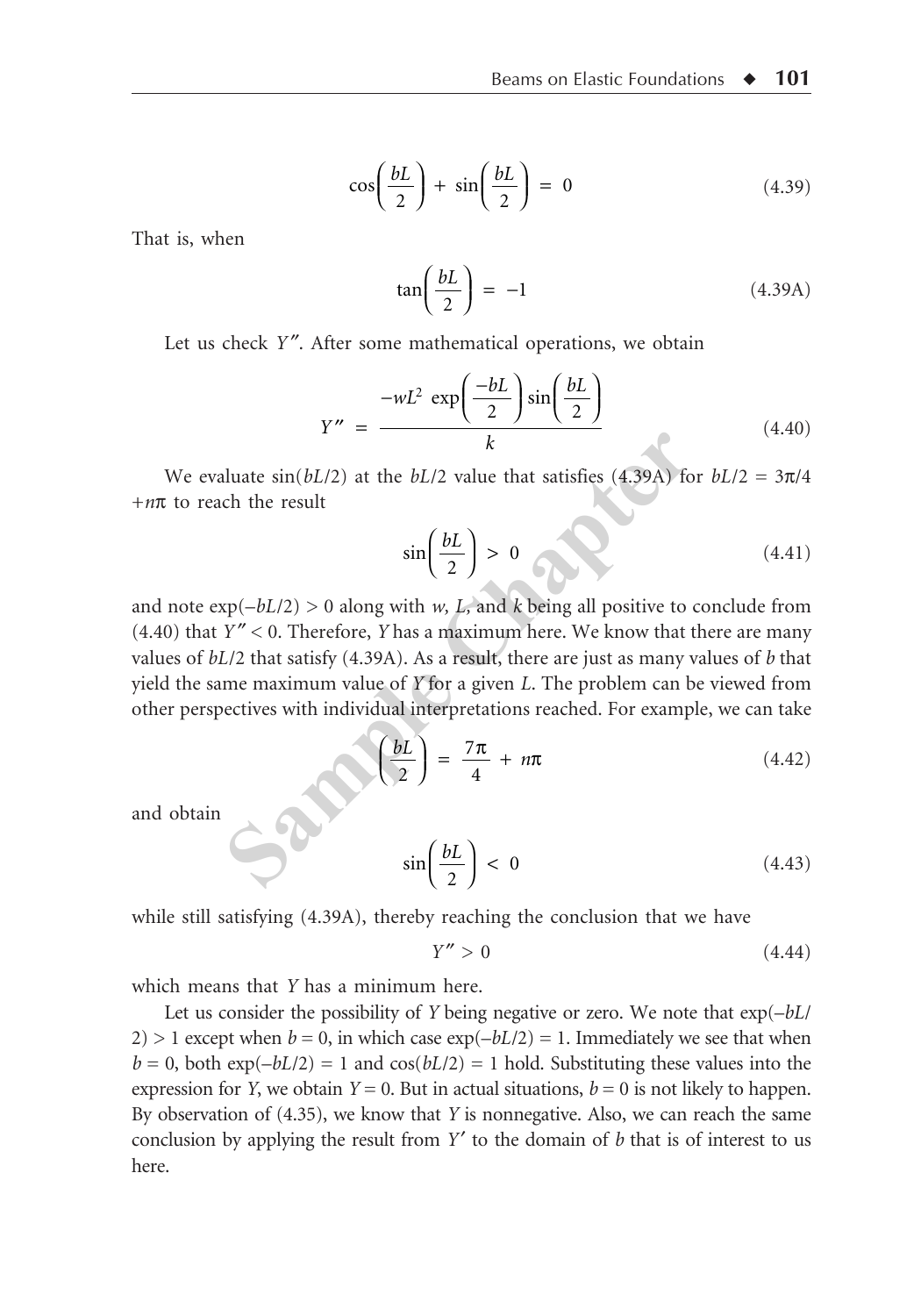#### **4.2. BEAMS OF SEMI-INFINITE LENGTH**

#### **4.2.1. A Concentrated Force and Moment Acting at the End of the Beam**

Adopting the notation  $G = \exp(-bx)$ , we have the deflection as

$$
Y = \left(\frac{G}{2b^3L}\right)(P\cos bx + FbM_0) \tag{4.45}
$$

where

$$
F = \sin bx - \cos bx \tag{4.46}
$$

and  $P$  and  $M_0$  are the applied concentrated force and bending moment respectively. If we ask whether *Y* can be zero or negative, the answer is yes. We have

$$
Y = 0
$$

when

$$
P \cos bx + FbM_0 = 0 \tag{4.47}
$$

In other words, *Y* is zero when the ratio between  $M_0$  and *P* is equal to  $-(\cos bx)/$ (*bF*), for *bF* being nonzero if we want to view it that way. Here we use the ratio  $M_0$ /*P* and not its inverse. The reason is that we like the nice dimension of "length" provided to us through  $M_0/P$ . However, we can use  $P/M_0$  if we want to (see below). are the applied concentrated force and bending moment ther *Y* can be zero or negative, the answer is yes. We ha<br>  $Y = 0$ <br>  $P \cos bx + FbM_0 = 0$ <br>
ls, *Y* is zero when the ratio between  $M_0$  and *P* is equal to<br>
being nonzero if

For the case where  $bx = 0$  and *b* is nonzero, meaning  $x = 0$ , (4.47) becomes

$$
P + FbM_0 = 0, \text{ with } F = -1 \tag{4.48}
$$

This means that *P* and  $M_0$  are proportional to each other, with  $P/M_0 = b$ .

For the trivial and impractical case where  $x = 0$  and  $b = 0$  simultaneously, we have, from (4.47),

$$
P = 0 \tag{4.49}
$$

Now, what can we say about  $Y > 0$  and  $Y < 0$ ?  $Y > 0$  when

$$
P\cos bx + FbM_0 > 0\tag{4.50}
$$

or

$$
\frac{P}{M_0} > (1 - \tan bx)b \tag{4.51}
$$

if we so desire, as long as we are careful about the many kinds of behaviors of cos *bx* and sin *bx*, at different *bx* values, regarding positive, negative, or zero values and their implications when we come to do mathematical operations involving divisions and inequality. A naive interpretation of (4.50) is to take all the entities on the lefthand side of (4.50) as positive; then we surely automatically satisfy (4.50). When *P*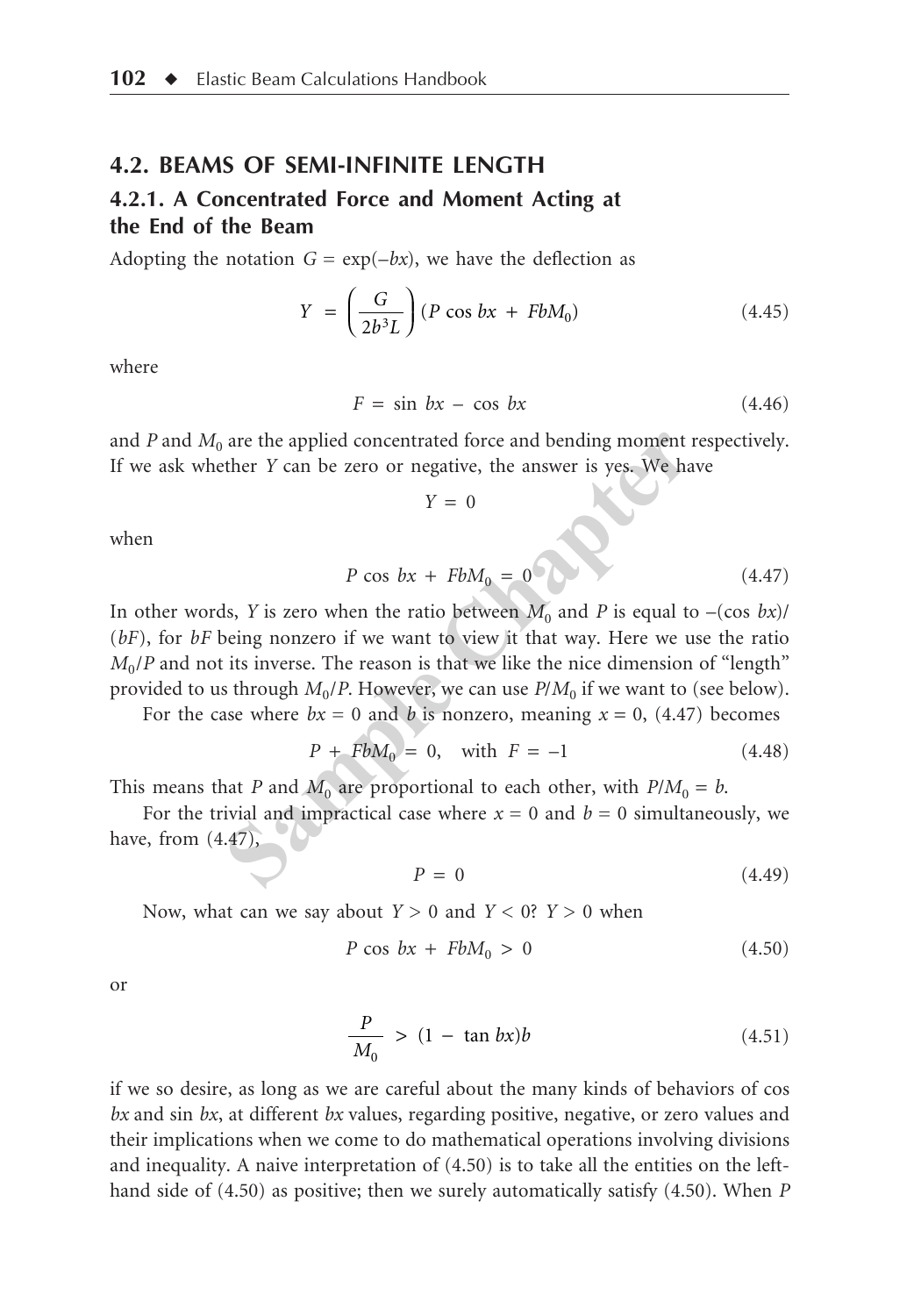and  $M_0$  are given as positive, then all it takes to do the trick is to keep both cos  $bx$ and *F* positive, and this is a sufficient condition for ensuring  $Y > 0$ .

As for  $Y < 0$ , the required condition is naturally

$$
P\cos bx + bFM_0 < 0\tag{4.52}
$$

or

$$
\frac{P}{M_0} < (1 - \tan bx)b \tag{4.53}
$$

From (4.52), we see that a sufficient condition for *Y* < 0 is for both *F* and cos *bx* to be negative simultaneously, given that  $M_0$  and  $P$  are both positive.

Furthermore, *F* is of critical importance, since first of all

$$
F < 0 \text{ implies } 1 - \tan bx > 0 \tag{4.54}
$$

$$
F > 0 \text{ signifies } 1 - \tan bx < 0 \tag{4.55}
$$

have far-reaching consequences as will be exemplified below. Second,

$$
F = 0 \text{ means } \tan bx = 1 \tag{4.56}
$$

which is a very special and important case to be explored in detail below.

Regarding  $Y > 0$ , the requirement is (4.51). If  $F < 0$ , then (4.51) may be satisfied under certain conditions. If  $F > 0$ , comparing (4.55) and (4.51), we see that (4.51) is unconditionally satisfied as long as  $P/M_0 > 0$ . Theorem F is of critical importance, since first of all<br>  $F < 0$  implies  $1 - \tan bx > 0$ <br>  $F > 0$  signifies  $1 - \tan bx < 0$ <br>
aching consequences as will be exemplified below. Secon<br>  $F = 0$  means  $\tan bx = 1$ <br>
very special and important c

The requirement for  $Y < 0$  is (4.53). We see that  $F < 0$  is compatible with (4.53). When  $F > 0$  is the case, then (4.53) may be satisfied if  $P/M_0 < 0$ .

Now let us look at the special case where  $F = 0$ . This means from (4.56) that

$$
bx = \frac{\pi}{4} + n\pi \tag{4.57}
$$

The consequences are threefold. First, Formulae (4.45), (4.47), (4.50), and (4.52) are all reduced to much simpler formulae, each of which consists of only one term, with the  $M_0$  term missing. Second, Formula  $(4.50)$  is simplified to

$$
P > 0 \tag{4.58}
$$

which is free of  $M_0$ . Finally, Formula  $(4.52)$  is simplified to

$$
P < 0 \tag{4.58A}
$$

which is, again, independent of  $M_0$ .

Now let us look at an interesting special case, namely  $x = 0$ . Here

$$
Y = \frac{P - bM_0}{2b^3J} \tag{4.59}
$$

Thus,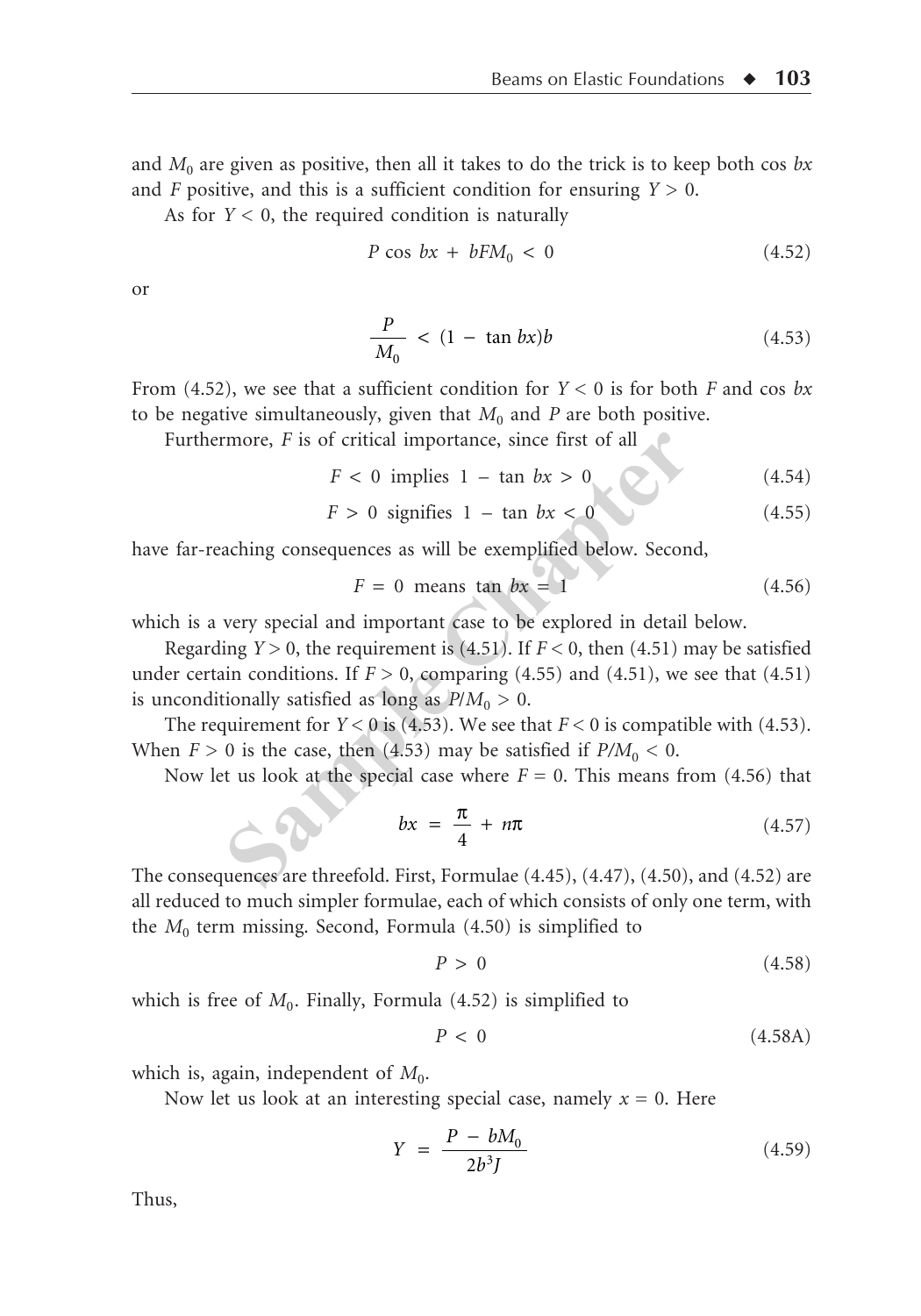$$
[Y,b] = \frac{2bM_0 - 3P}{2Jb^4} \tag{4.60}
$$

from which we see that  $[Y,b] < 0$  when

$$
2bM_0 - 3P < 0 \tag{4.61}
$$

and  $[Y,b] > 0$  when

$$
2bM_0 - 3P > 0 \t\t(4.62)
$$

Finally, in relation to the determination of extreme values of *M*, we find that  $[Y,b] = 0$  when

$$
2bM_0 - 3P = 0
$$
\n(4.63)\n  
\n
$$
b = \frac{3P}{2M_0}
$$
\n(4.64)

That is, when

for nonzero  $M_0$ .

Now we check the second derivative of *Y* with respect to *b* and find that it is positive if  $M_0$  is positive and vice versa. Thus, for  $M_0 > 0$ , the value of *b* that satisfies (4.64) gives *Y* a minimum value, and of course, for  $M_0 < 0$  we have a negative second derivative of *Y* with respect to *b* and hence a maximum value for *Y*.  $2bM_0 - 3P = 0$ <br>  $b = \frac{3P}{2M_0}$ <br>  $A_0$ .<br>
theck the second derivative of Y with respect to b and filing is positive and vice versa. Thus, for  $M_0 > 0$ , the value of b is a minimum value, and of course, for  $M_0 < 0$  we have

Last but not least, we check  $Y < 0$ ,  $Y > 0$ , and  $Y = 0$  conditions.  $Y = 0$  occurs when

$$
P = bM_0 \tag{4.65}
$$

*Y* < 0 is the case when

$$
P < bM_0 \tag{4.66}
$$

*Y* > 0 holds when

 $P > bM_0$  (4.67)

It is interesting to note that  $b = P/M_0$  in (4.65), but  $b = 3P/(2M_0)$  in (4.64).

#### **4.2.2. Uniform Load on the Beam with a Simply Supported End**

The reaction is

$$
R = \frac{w}{2b} \tag{4.68}
$$

which is inversely proportional to *b*.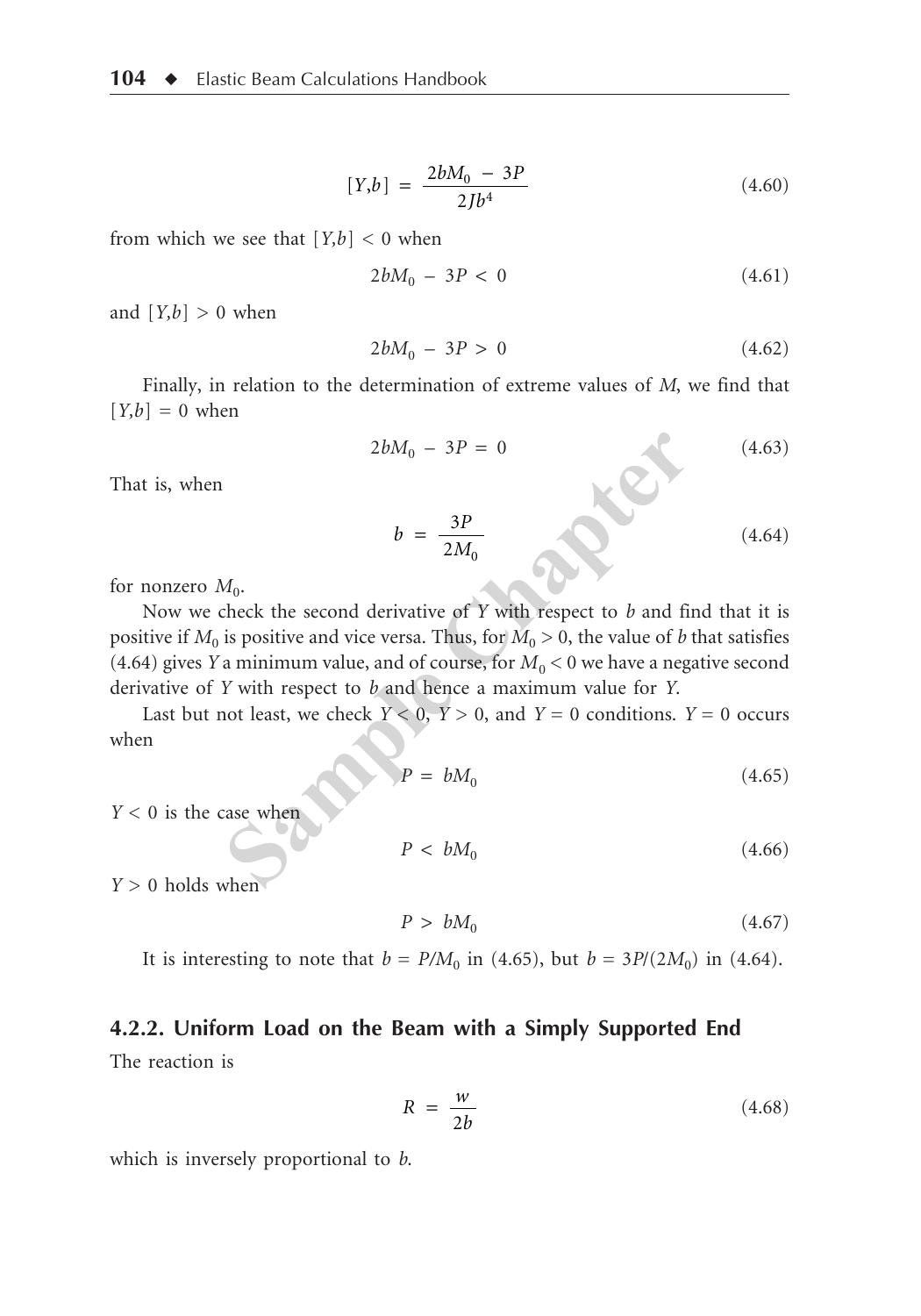Looking into the elements in *b*, we see that *R* is inversely proportional to the fourth root of *k* and directly proportional to the fourth root of *J*.

The deflection is

$$
y = \left(\frac{w}{k}\right)[1 - \exp(-bx)\cos bx] \tag{4.69}
$$

This expression is of exactly the same mathematical form as in a special case, specified by  $m = n = L/2$ , of the problem for a beam of infinite length under uniform load. Therefore, similar conclusions are expected. Thus, we have

$$
[Y,b] = \left(\frac{wGx}{k}\right)[\cos bx + \sin bx] \tag{4.70}
$$

from which we have  $[Y,b] < 0$  when

$$
\cos bx + \sin bx < 0 \tag{4.71}
$$

and  $[Y,b] > 0$  when

$$
\cos bx + \sin bx > 0 \tag{4.72}
$$

Finally,  $[Y,b] = 0$  when

$$
\cos bx + \sin bx = 0 \tag{4.73}
$$

or

$$
\tan bx = -1 \tag{4.74}
$$

The second derivative of *Y* with respect to *b* evaluated at the *bx* that satisfies (4.74) is negative, so *Y* has a maximum here. **Sample (T,b)**  $\leq 0$  when<br>  $\cos bx + \sin bx < 0$ <br>  $\leq 0$  when<br>  $\cos bx + \sin bx > 0$ <br>  $[Y,b] = 0$  when<br>  $\cos bx + \sin bx = 0$ <br>  $\tan bx = -1$ <br>
derivative of Y with respect to b evaluated at the bx that<br>
so Y has a maximum here.<br>
will we have  $Y = 0$ ? This

When will we have  $Y = 0$ ? This happens when

$$
\exp(-bx)\cos bx = 1\tag{4.75}
$$

There are two cases to consider.

#### **Case 1. x = 0**

As a result of this defining condition, one possibility is cos  $bx = 1$ ,  $exp(-bx) = 1$ simultaneously. Thus,  $bx = 0$ ,  $2\pi$ .... The other possibility is  $exp(-bx) = 1/cos bx$ .

#### **Case 2. x = Nonzero**

We have  $\exp(-bx) \neq 1$ ,  $\exp(bx) > 1$ , and  $\exp(-bx) < 1$ . We need cos  $bx > 1$  to satisfy (4.75). But this is not possible because of the property of cosine function. Therefore, this case does not exist. In other words, this case does not have physical meaning.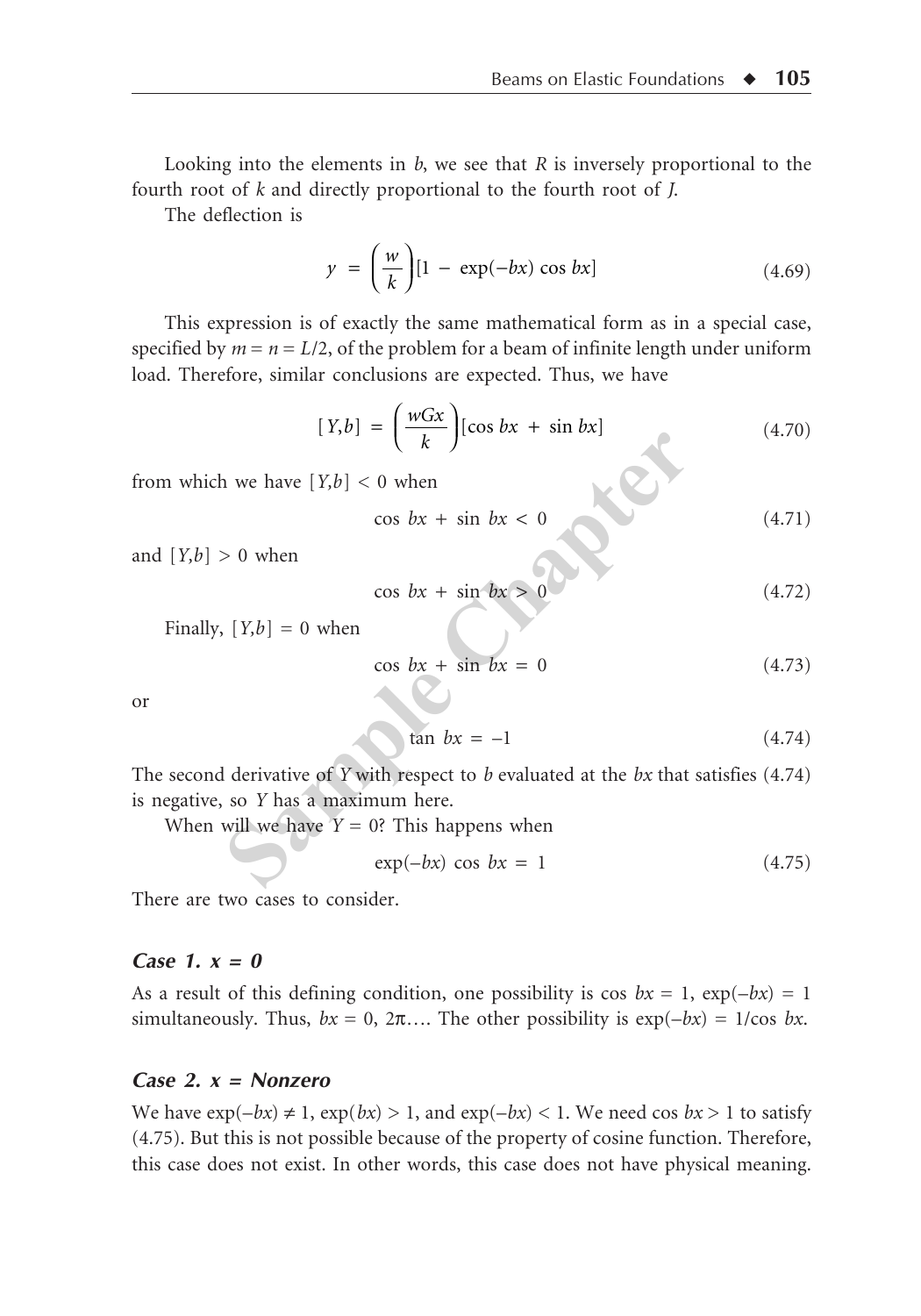Next, when will we have *Y* > 0? This happens when

$$
1 > \exp(-bx) \cos bx \tag{4.76}
$$

meaning

$$
\frac{1}{G} > C, \quad \text{with } C = \cos bx, \ G = \exp(-bx) \tag{4.77}
$$

But

$$
G > 1 \tag{4.78}
$$

in general and

 $G = 1$  (4.79)

only when  $bx = 0$ , which is excluded from  $(4.76)$ . Thus,  $(4.76)$  or  $(4.77)$  is established, meaning  $C < 1$ , as the defining condition for  $Y > 0$ .

What about *Y* < 0? This requires

$$
1 < GC \tag{4.80}
$$

meaning

$$
\frac{1}{G} < C \tag{4.81}
$$

But this is not possible, for two reasons. First, we have  $1/G > 1$ , except  $bx = 0$ , in which case we have  $Y = 0$  already and is, therefore, excluded from our consideration here. Second, we know that *C* can never be greater than 1. Then how can *C* be greater than  $1/G$ ? Therefore,  $(4.80)$  is not satisfied, and it is not possible to have  $Y < 0$ .  $G = 1$ <br>
= 0, which is excluded from (4.76). Thus, (4.76) or (4.7<br>
ng  $C < 1$ , as the defining condition for  $Y > 0$ .<br>
ut  $Y < 0$ ? This requires<br>  $1 < GC$ <br>  $\frac{1}{G} < C$ <br>
t possible, for two reasons. First, we have  $1/G > 1$ , excep<br>

#### **4.2.3. Uniform Load on the Beam with a Fixed End**

It is interesting to note that the reaction here is twice that in the case of a simply supported end. That is,

$$
R = \frac{w}{B} \tag{4.82}
$$

Naturally, it has all the characteristics described in the last section about *R*.

Let us look at the bending moment

$$
M = \frac{-2b^2Jw}{k} \tag{4.83}
$$

which is negative.

Since *b, k,* and *J* are related via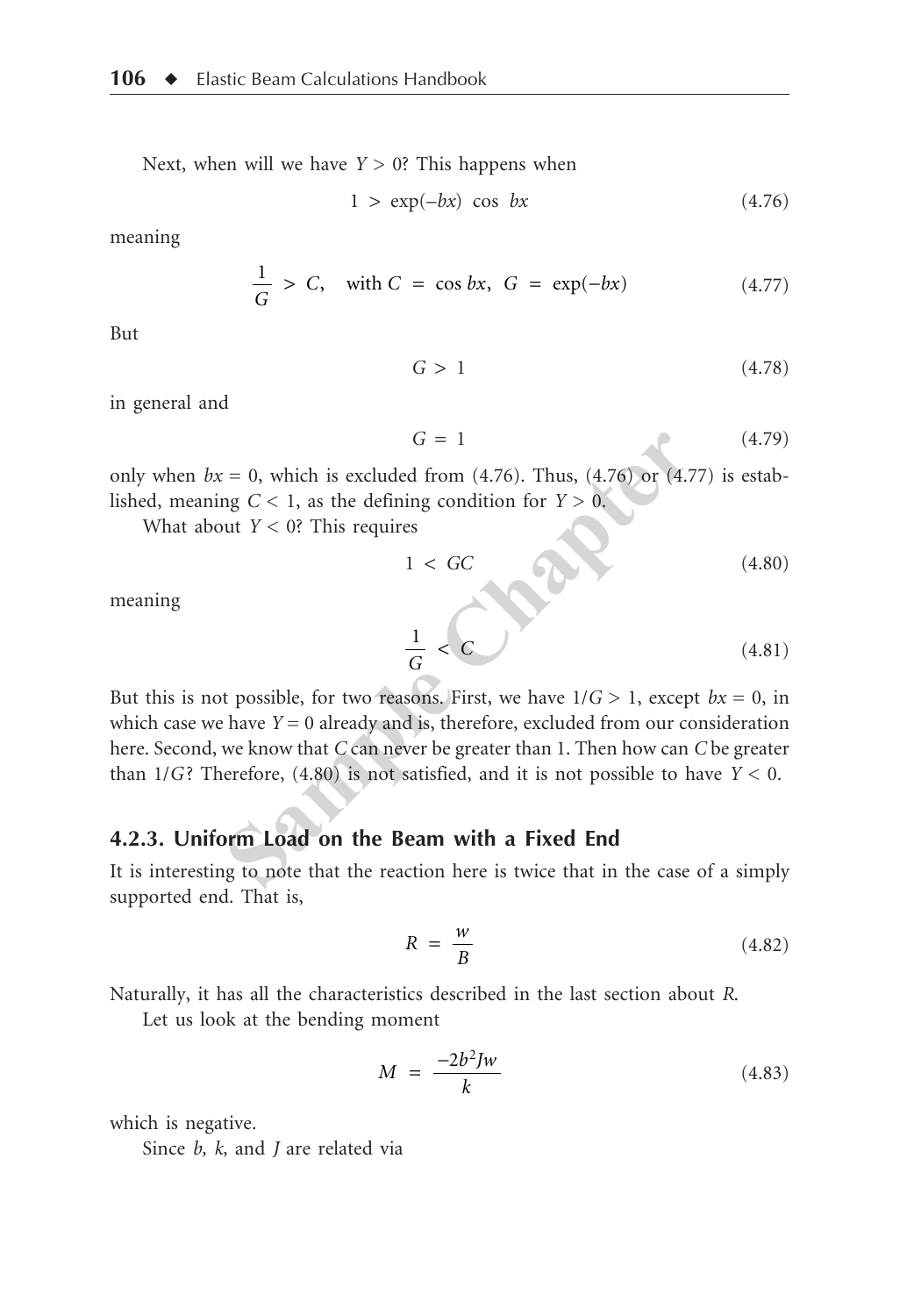$$
b = \left[\frac{k}{4J}\right]^{1/4} \tag{4.84}
$$

we may rewrite (4.83) as

$$
M = -w \left(\frac{J}{k}\right)^{1/2} \tag{4.85}
$$

Thus, we observe from (4.85) that in addition to being directly proportional to the uniform load intensity *w*, the bending moment *M* is directly proportional to the square root of *J* and inversely proportional to the square root of *k*.

We see also from the definition of *b* in terms of *J, k* that there are many ways to go about varying *b*, depending on our goals and plans. For example, we may keep *J* constant and vary *k* systematically, do the opposite, or even change both *J* and *k* simultaneously in a specific manner of choice. This can be done numerically using a computer or can be pursued further analytically to suit individual needs. This is just an example. There are many other problems that can be approached in this way, and the procedure outlines and methodology have been indicated previously. also from the definition of *b* in terms of *J*, *k* that there a<br>varying *b*, depending on our goals and plans. For example<br>and vary *k* systematically, do the opposite, or even chang<br>usly in a specific manner of choice.

Let us come back to the study of *M*. For keeping *k* as a constant, we have

$$
M = \frac{-w}{2b^2} \tag{4.86}
$$

which is inversely proportional to the square of *b*. For letting *k* vary with *b* via

$$
k = 4Jb^2 \tag{4.87}
$$

we have also the expression for *M* as shown in (4.86).

For our study of beams on elastic foundations, most of the subjects are considered as functions of one independent variable *b,* while all other entities are viewed as constants, including the longitudinal axis *x*. However, we know from the definition of *b* that *b* is dependent on two other entities, *J* and *k*. This point was touched upon above and will be elaborated on a little more now.

In order to assess the effects of the independent variables *J* and *k* on a subject under study, we may, first of all, obtain the results from considering the subject as a function of *b* only, as we did for most of the topics earlier. Then we may consider *b* as function of two variables *J* and *k* and obtain first and second partial derivatives of *b* with respect to *J* and *k* separately. Finally, we use the principles of calculus, including the chain rule, to obtain all the necessary partial derivatives of the subject function with respect to *J* and *k*, including the so-called mixed second partial derivatives, and evaluate the possible maximum and minimum values of subject functions using the information thus collected.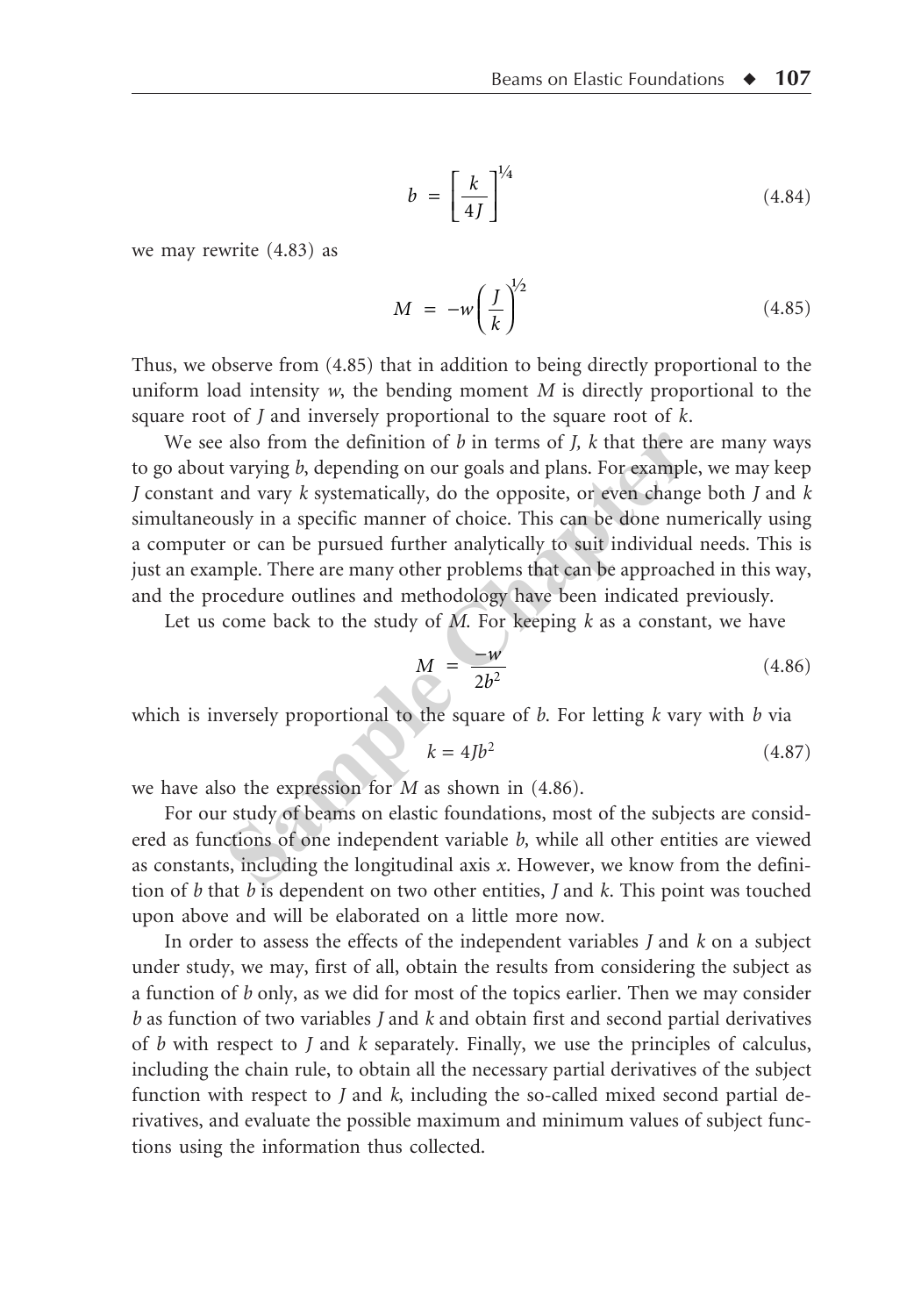Based on the remarks just presented, the following is provided. Considering *b* as a function of two independent variables, *J* and *k*, we have the first partial derivative of *b* with respect to *J* as

$$
[b, J] = \left(-\frac{1}{4}\right) \left(\frac{k}{4}\right)^{1/4} J^{-5/4}
$$
 (4.88)

which is always negative (never zero or positive), signifying *b* as a decreasing function of *J*.

The second partial derivative of *b* with respect to *J* is

$$
[b, JJ] = \left(\frac{5}{16}\right) \left(\frac{k}{4}\right)^{1/4} J^{-\frac{9}{4}} \tag{4.89}
$$

which is positive.

Now, we have

$$
[b,k] = A(k)^{-3/4}
$$
 (4.90)

where

$$
A = \frac{1}{4(4J)^{1/4}}\tag{4.91}
$$

Note that [*b,k*] is positive, and its value decreases as *J* increases and/or *k* increases, although at different rates, with the latter being the higher one.

Next we have

$$
[b, JJ] = \left(\frac{3}{16}\right) \left(\frac{\kappa}{4}\right) J^{-\frac{3}{4}}
$$
(4.89)  
live.  
have  

$$
[b,k] = A(k)^{-\frac{3}{4}} \qquad (4.90)
$$

$$
A = \frac{1}{4(4J)^{\frac{1}{4}}}
$$
(4.91)  
c] is positive, and its value decreases as *J* increases and/or *k* increases,  
different rates, with the latter being the higher one.  
have  

$$
[b, kk] = \left(\frac{-3}{4}\right) A(k)^{-\frac{7}{4}} \qquad (4.92)
$$

which is negative, and its "absolute" value decreases as either *J* or *k* increases, with *k* being the stronger player again.

Finally, a so-called mixed second partial derivative of *b* is

$$
[b, Jk] = \left(-\frac{1}{4}\right)(4J)^{-5/4}k^{-3/4}
$$
 (4.93)

which is negative also.

From (4.90) and (4.93), it is interesting to see that

$$
[b, Jk] = -\frac{[b, k]}{4J} \tag{4.94}
$$

Of course, we can also rewrite (4.93) as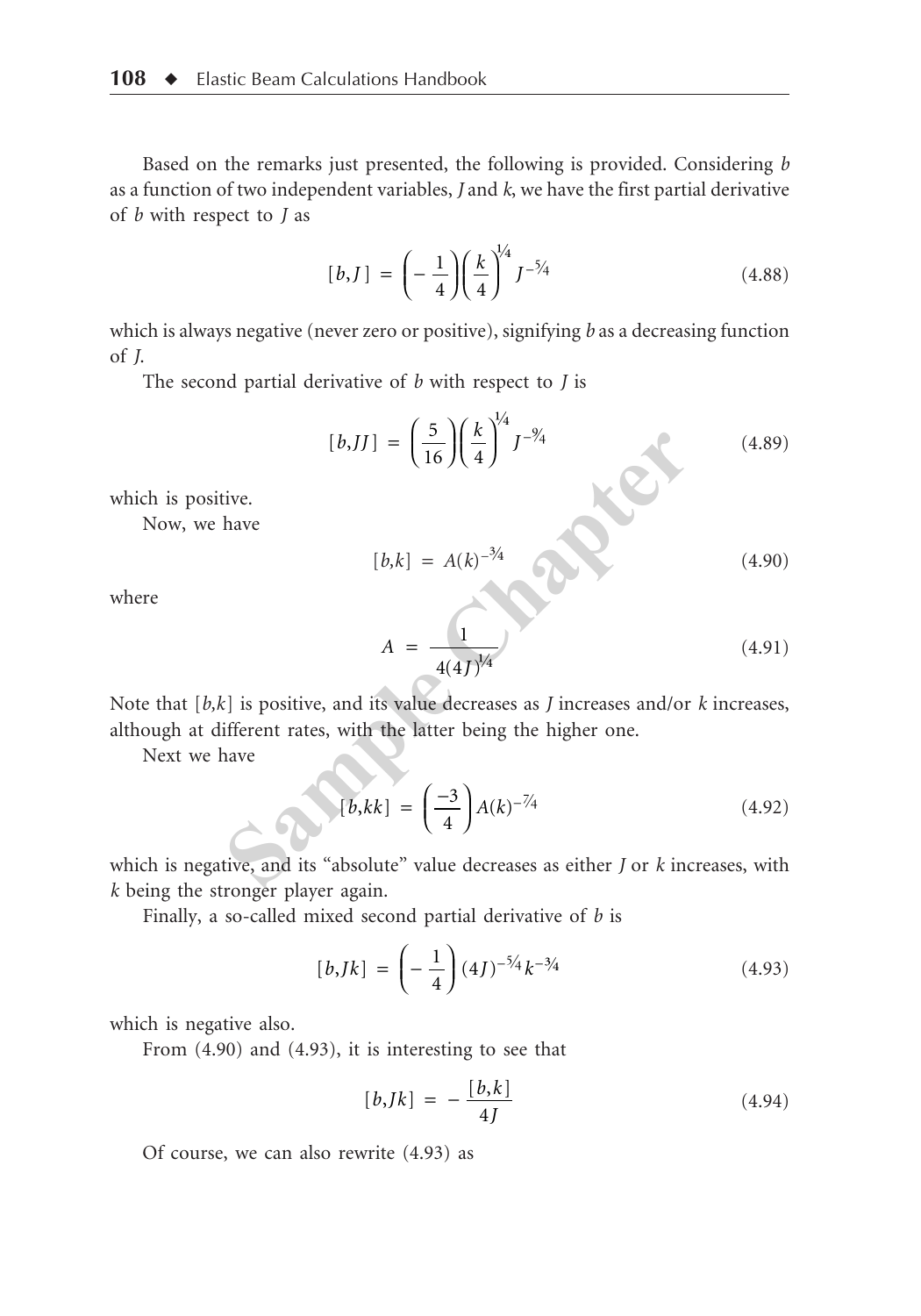$$
[b, Jk] = \left(\frac{-1}{64}\right) (J)^{-5/4} \left(\frac{k}{4}\right)^{-3/4}
$$
 (4.95)

Thus, we have another interesting result:

$$
[b, Jk] = \frac{[b, J]}{4k} \tag{4.96}
$$

Note that here we have

$$
[b, Jk] = [b, kJ] \tag{4.97}
$$

Sample Chapter